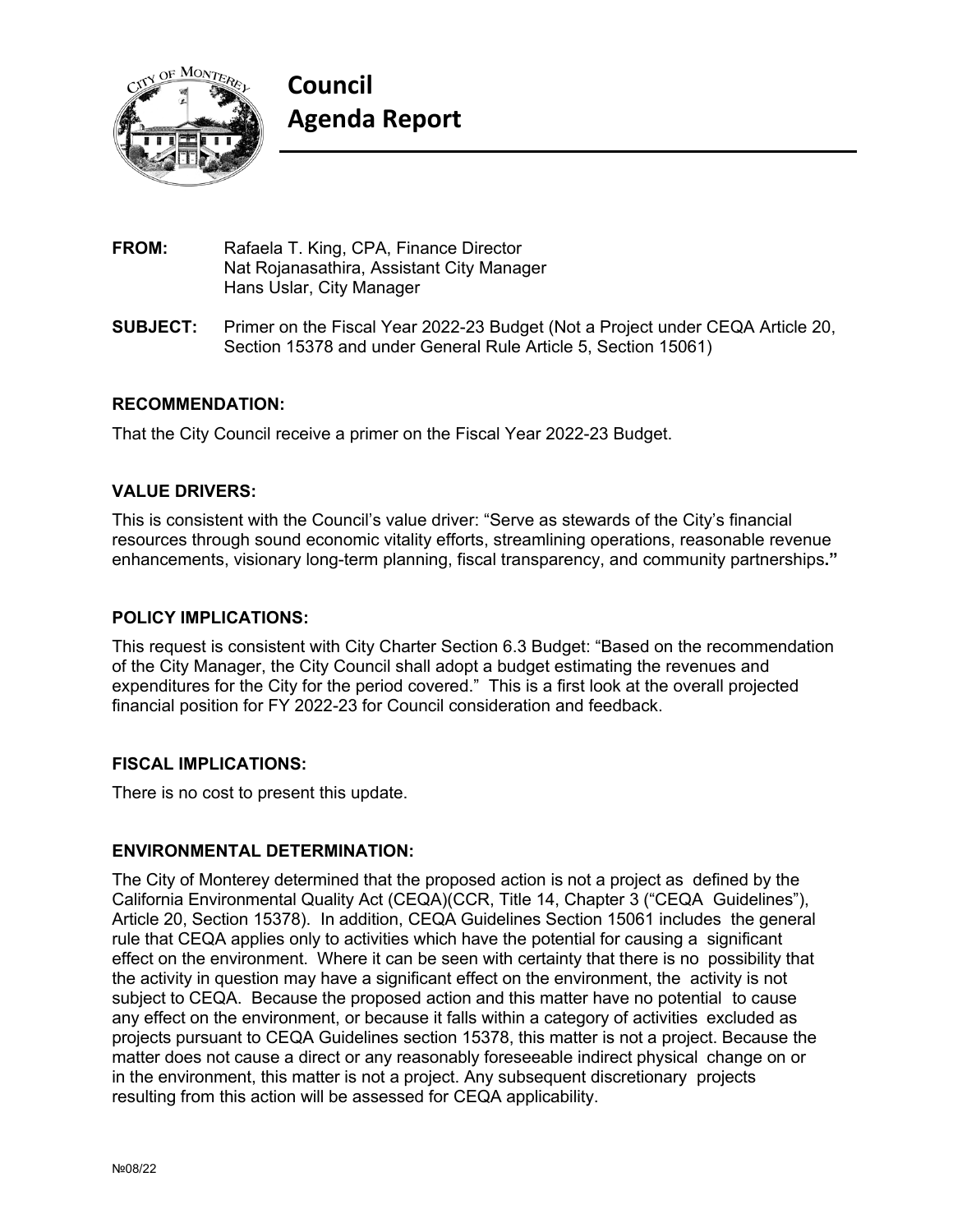# **DESCRIPTION:**

## *Overview*

In February 2022, City Staff started the process of preparing the annual budget for the upcoming FY 2022-23. Department heads and their staff were charged with estimating revenues from their departmental programs. Due to the compounded changes stemming from the pandemic, staff level changes, Consumer Price Index (CPI) increases, and overall changes in services provided, departments were asked to start with a zero-based budget and build their expenditure budget from scratch based on their actual needs using the FY 2021-22 budget plus 3% as a baseline and guide.

Most recently, on March 1 2022, the City Council received a budget update highlighting the results of the audited numbers for FY 2020/21. Council was informed about expenditures as well as revenues for current FY 2021/22. A major component of Council's mid-year budget adjustments were the allocation of one-time mid-year savings towards various fiscal reserves including the replenishment of funds for the fund of economic uncertainty. While the budget update in March was a "good news" budget report in the sense that the City is beginning to recover, it was also clear the City is not "out of the woods" on its fiscal, pension liability, and deferred maintenance/facility challenges. Two weeks later, on March 15, 2022, the City Council received a briefing about the City's CalPERS Pension obligations, which are presently estimated at \$173,694,057. For FY 2022/23 the City's contribution towards CalPERS is projected to be approximately \$15 million.

Finance staff has a solid grasp on expected revenues and is working diligently with the City Manager and Budget Team to balance the budget from the multiple requests competing for the same limited resources. As staff is developing the final draft budget proposal for Council's review, input and approval, the City Council, staff, and community must be mindful of several aspects of budget projections and budgetary spending. The City's budget challenge can be categorized into two types of challenges: "revenue challenges" and an "expenditure challenges":

- Slower recovery than expected in group and business travel
- Low demand equates to lower revenues for Sports Center, Conference Center
- High inflation could potentially lead to less visitor spending coming to the Monterey Peninsula
- Potential revenue losses due to War in Ukraine, projected increases in COVID-19 variants in fall/winter 2022

# **Revenue Challenges Expenditure Challenges**

- Record inflation has increased costs for supplies and goods needed to deliver City services
- Significant deferred maintenance and facility needs must be addressed now (cannot continue to be postponed)
- Funding strategy for unfunded pension liability (currently at \$173.6M) must be addressed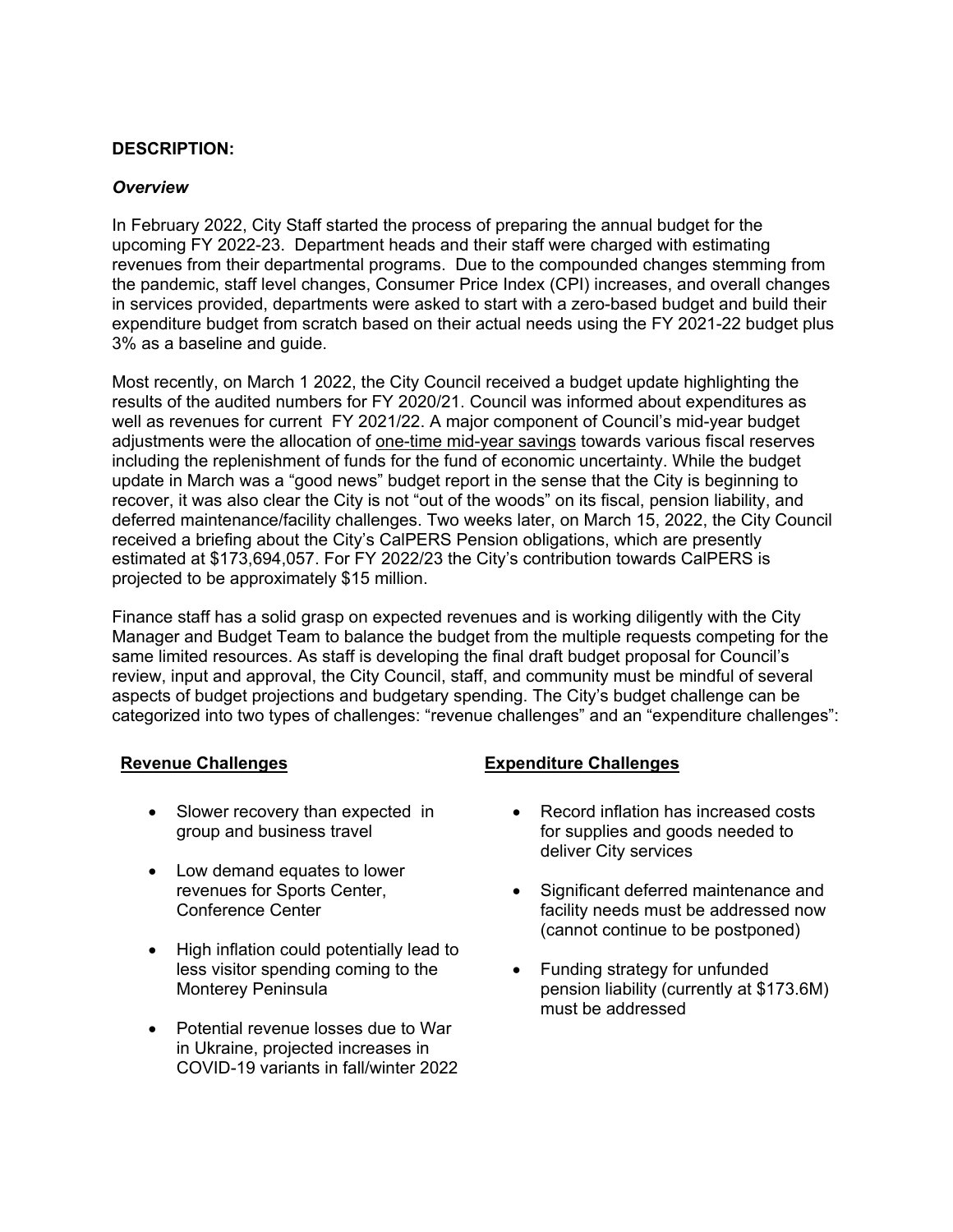## *Revenue Challenges, continued*

 Mandated 16% allocation of TOT revenue towards the Neighborhood and Community Improvement Program (NCIP) restricts discretionary budgeting abilities for City Council.

## *Expenditure Challenges, continued*

- City must begin to fund facility reserves for the library, sports center, conference center, public safety facility, fire stations, community centers, other City facilities
- City continues to fund regional destination marketing at 6% of Hotel Tax (approx. \$1.8 million)
- Currently, the City funds 75% of trolley service plus additional General Fund allocations to business districts
- Labor negotiations need to address necessary Cost of Living Adjustment salary increases for City employees.

# *Slow Return of Group Business Slows Growth in the Hospitality Sector*

The hospitality revenues generated through hotel tax (Transient Occupancy Tax) and sales tax will remain the City's main revenue sources, accounting for approximately 48% of General Fund revenues. The projected revenues in the hospitality sector are based on the current visitor volume utilizing data from regional and state tourism research firms.

While leisure travel is strong on weekends, midweek occupancy remains lower than 2019 levels. Furthermore, a significant portion of Monterey's hospitality revenues is based on group business (e.g., conferences, tradeshows, weddings, meetings, and special events) which support longer stays and drive sales tax. Group business remains a fraction of pre-2019 levels. This is one reason why leisure-focused destinations such as Carmel-by-the-Sea are recovering more quickly than Monterey, which relies on both leisure and group business.

# *Uncertainty Looms Over Record Inflation, War in Ukraine, and COVID-19*

While there are reasons to be hopeful about the City's revenues, uncertainty still looms. Inflation has reached a 40-year record, which has affected goods, supplies, and services used by the City. Putin's war in Ukraine has the potential to escalate to a world war. In early May, the Biden Administration warned that the United States could see 100 million coronavirus infections and a potentially significant wave of deaths this fall and winter due to new omicron subvariants. Despite this uncertainty, the proposed budget will remain fairly optimistic.

If inflation worsens significantly, a world war erupts, or the pandemic causes severe drops in revenues, the City will likely need to utilize the City's reserve funds and/or take other costcutting measures reminiscent of the early days of the pandemic.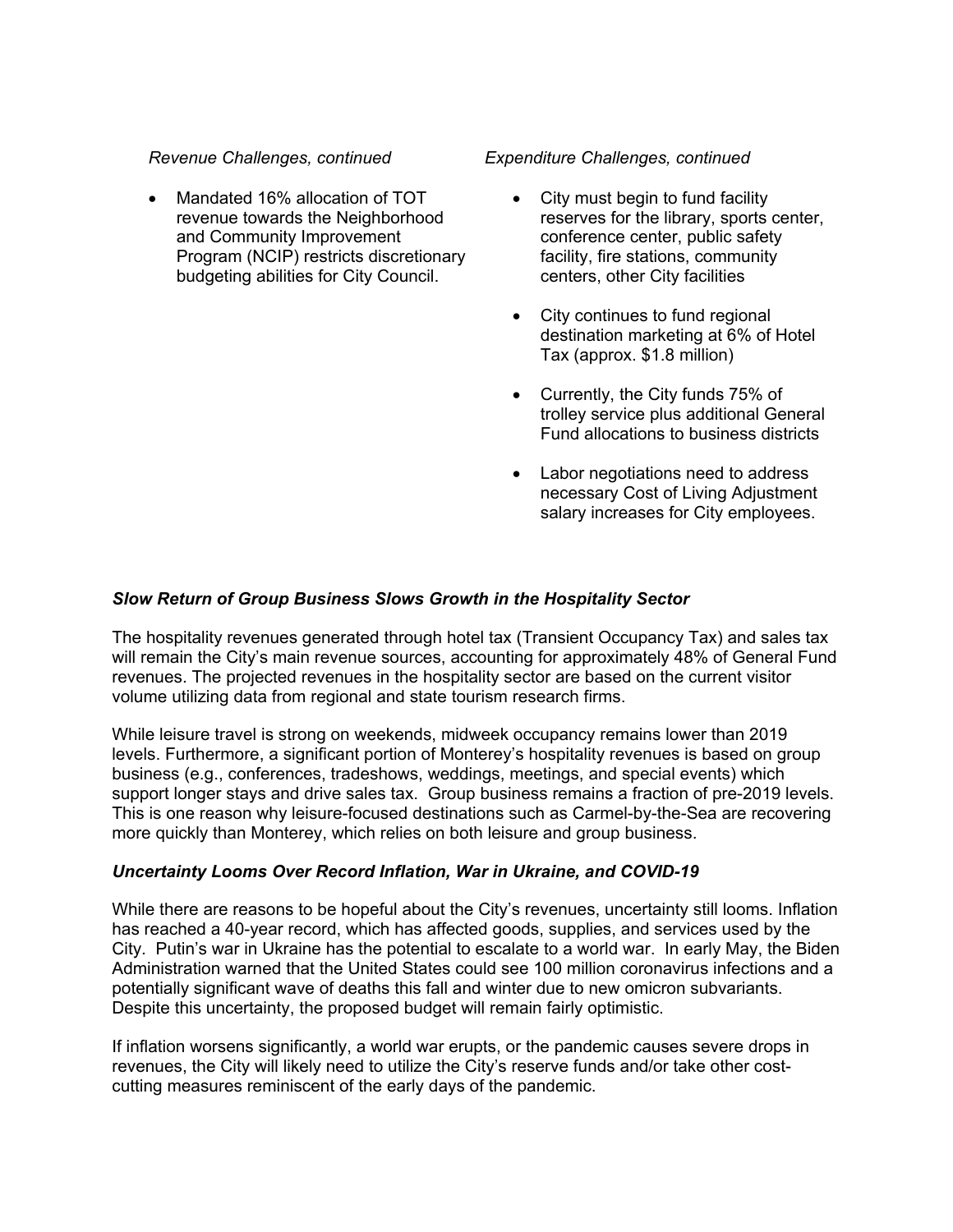# *Demand for Services Lag Behind in the Sports Center, Conference Center, and Library*

We also need to realize that the fear of COVID infections caused City's customers to not return. Our Sports Center has seen less than 50% of 2019 visitation levels return, thus resulting in corresponding losses in revenues. Paired with the "fixed" cost of operating a 30-year-old facility, we expect a financial contribution of \$2.5M General Fund revenues allocated to just the Sports Center.

Similarly, while the leisure travel market has returned in full force, group sales and conference business are still lagging behind. Currently, we are at about 50% group business level when compared with 2019.

The Monterey Public Library has also seen a reduction in patrons. When compared to 2019 data, we have seen 50% of our library users return. And, as an additional data point, Monterey's library still remains the region's most sought-after public library with 50% of the patrons not residing or living in Monterey. The costs to operate the library for next FY are estimated to be around \$2.8M.

For these reasons, staff will be recommending staffing levels for these facilities that are commensurate with demand, as well as best practices and benchmarks in their respective areas.

# *NCIP*

The City's Charter mandates an investment into the Neighborhood and Community Improvement Program (NCIP) of 16% of the hotel tax collected. The intent of the NCIP is to provide neighborhoods with a dedicated funding source for projects that would benefit residents. Over the years, this unique and valuable program has funded many worthy projects that have been beneficial to the community. However, the funding of NCIP-initiated projects at its current level comes at the expense of funding rehabilitation projects that support the Library, Sports Center, community centers, police station, and fire stations. A long-standing challenge is that many NCIP projects are funded for construction, but expect maintenance of the project to be covered by limited General Fund dollars.

For FY 22/23 NCIP is projected to receive an allocation of funds of almost \$5 million. In contrast, the projected General Fund allocation towards Capital Improvement Projects will only be between 10 to 20% of that (\$500,000 to \$1 million). Now might be time for our City residents to evaluate and discuss the funding formula and the City's priorities and needs in order to reform this unique and valuable community engagement program established 37 years ago.

# *Funding Reserves, Facilities, and Unfunded Liability*

The City's selected path to allocate funding towards our various reserves needs to continue. The need for facility renovation or retrofitting is immense, with a total unfunded price tag exceeding \$100M. We need to remain mindful of the concept of "Intergenerational Equity" as we allocate taxpayer dollars. Stated simply: we need to stop "kicking the can down the road." It would be financially irresponsible (and unfair to future generations of taxpayers) to inadequately fund reserves for facility needs. While some cities designate as much as 10% to 15% of their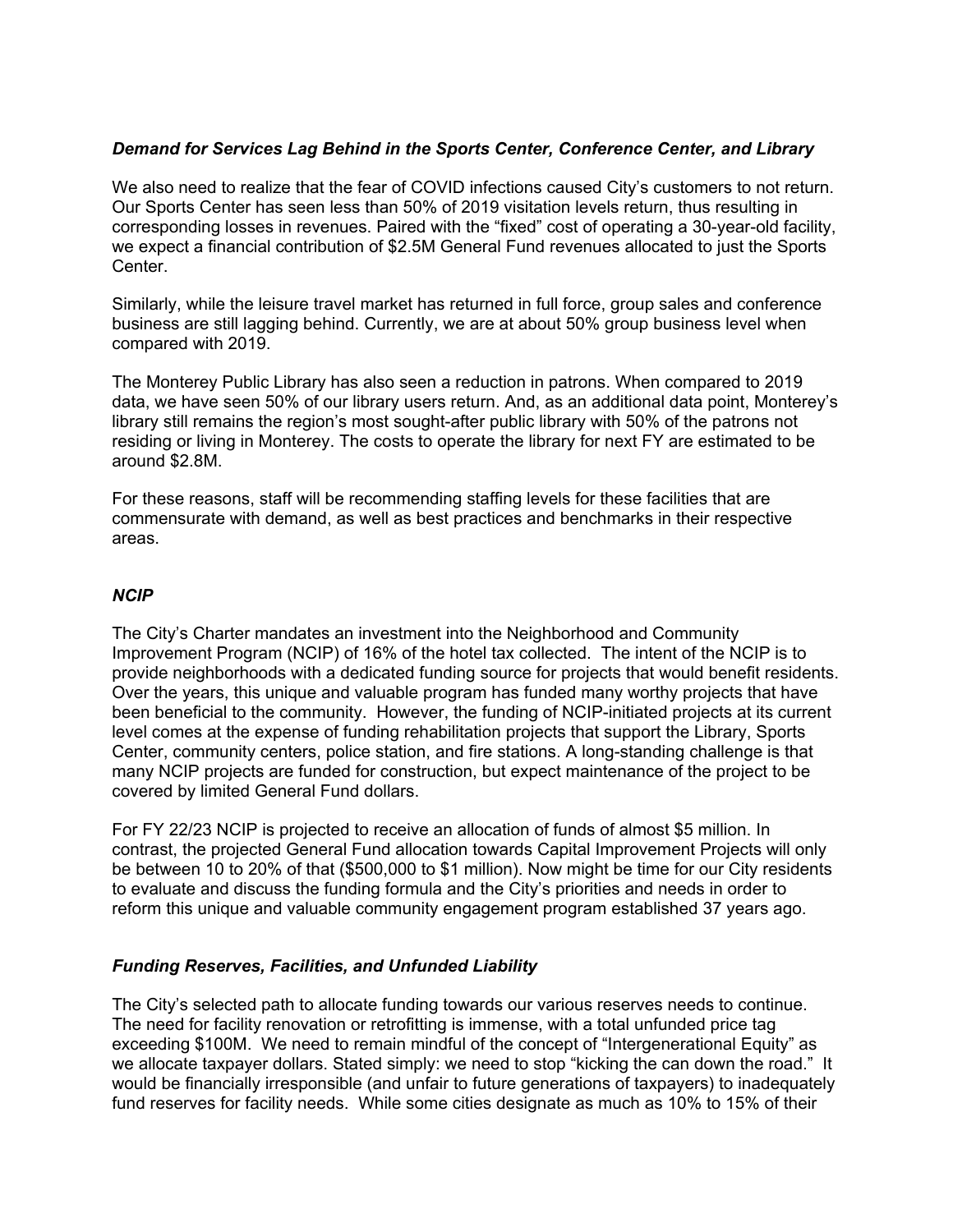General Fund operating budgets for capital improvements, the City of Monterey has historically designated a fraction (as little as 1%) of General Funds for this purpose. This means that very little if any funding is available when City facilities need significant rehabilitation or repair.

Key assets of our City include the Monterey Sports Center (MSC), the Monterey Library, and our Conference Center. The capital needs of those facilities alone are adding significant pressure on our General Fund. For example, right now, the Sports Center is in immediate need of more than \$2.5M in capital replacement costs. In the case of the MSC, the City Council allocated at mid-year \$750,000 towards the facility reserve, but that is not enough to address immediate needs in the community facility.

Other key assets of our City include the future replacement of the Public Safety building at the corner of Madison and Pacific Streets and the replacement/rehabilitation of three fire stations. Lastly, as Council recalls, the Board of Library Trustees shared with the community their vision and expectations for a new, state-of-the-art library. Somehow, we will need to address these capital needs as well.

## *Investments in the Hospitality Sector Continue*

The City's investment into the hospitality sector will remain strong and significant with an overall investment of more than \$2 million towards a variety of purposes.

The most significant direct investment into the hospitality sector is the City's funding of the Monterey County Convention & Visitors Bureau (MCCVB) at a formula equal to 6% of TOT, (hotel tax). This is estimated to total \$1.8 million in funding for the region's Destination Marketing Organization<sup>1</sup>

Staff will be recommending to continue funding MCCVB at the 6% of TOT level in FY 2022/23, but this level of funding may not be sustainable in the long term. With other neighboring cities funding the MCCVB at 3% of TOT, the City must ensure that its contributions beyond the standard TOT funding rate of 3% are directly benefitting the City of Monterey.

In addition to destination marketing, the City carries more than 75% of funding for trolley service along the Old Monterey, Cannery Row, and New Monterey Business Districts, and Fisherman's Wharf. In FY 2018/19 the City's costs for the trolley services were in excess of \$602,136 without offsetting revenues.

Other core City services support the hospitality sector and visitors to the region well in excess of \$2 million, including Parks and Recreation (including the Monterey Bay Coastal Recreation Trail, beaches, and parks), Public Works (streets, roads, sewers, parking), Public Safety (police and fire services), and other services.

This does not include justified requests to increase staff and service levels in certain areas, such as public restroom cleaning and maintenance in visitor-serving areas such as Cannery

<sup>1</sup> Per agreement with the MCCVB, annually, and for a length of 20 years, \$350,000 of the investment is being returned to the City to help pay for the construction costs of the rehabilitated Monterey Conference Center. The net contribution of the City towards the MCCVB is therefore approximately 4.9%.